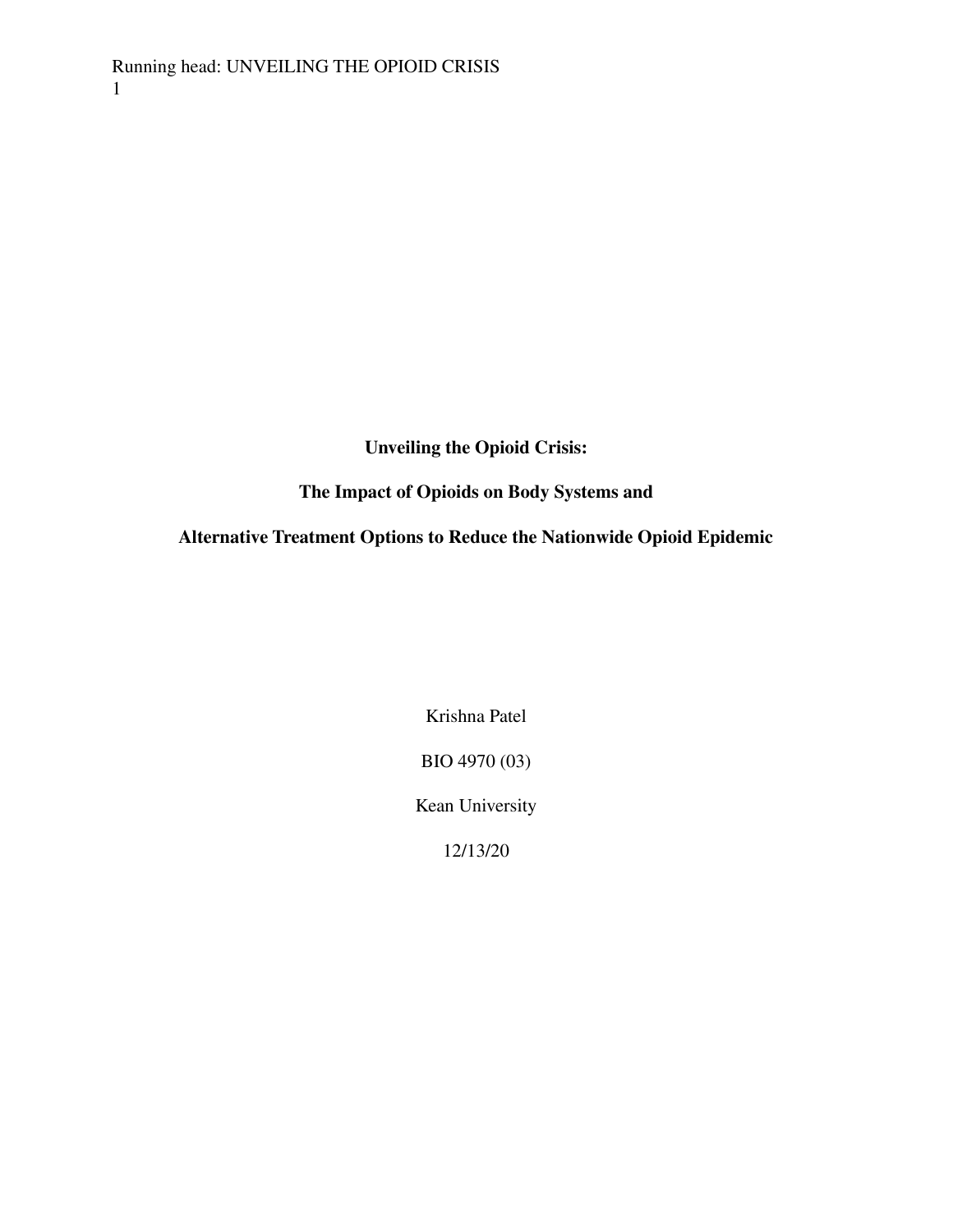#### Abstract

This case study is meant to unveil the opioid crisis from two distinct angles: the first, to explore the effects of the crisis on different age groups, the economy, and illegal actions of pharmaceutical companies; and the second, to present alternative non-opioid treatment options to mitigate the nationwide epidemic. It revolves around Billy, a 55-year-old mail carrier diagnosed with osteoarthritis after years of walking up and down staircases in freezing temperatures delivering mail. After undergoing knee replacement surgery and due to her lifestyle, peers, and low socioeconomic status, she becomes addicted to the oxycodone her doctor prescribes. She now purchases synthetic opioids illegally as her doctor will not prescribe more. This case study is designed for high school and introductory-level college students to introduce them to the prevalence of this opioid crisis. Through critical thinking questions and dependent and independent learning, instructors can build student engagement and curiosity which will prepare them for class discussions over the course of two days. The study can aid in further analysis by examining the effects of polysubstance abuse on various body systems, researching nationwide laws or policies associated with the epidemic, and promoting the possibility of enforcing a student training program or more community-based interventions to control the escalating crisis.

*Keywords*: opioids, oxycodone, addiction, synthetic opioids, pain management, non-opioid treatment, polysubstance abuse, health policy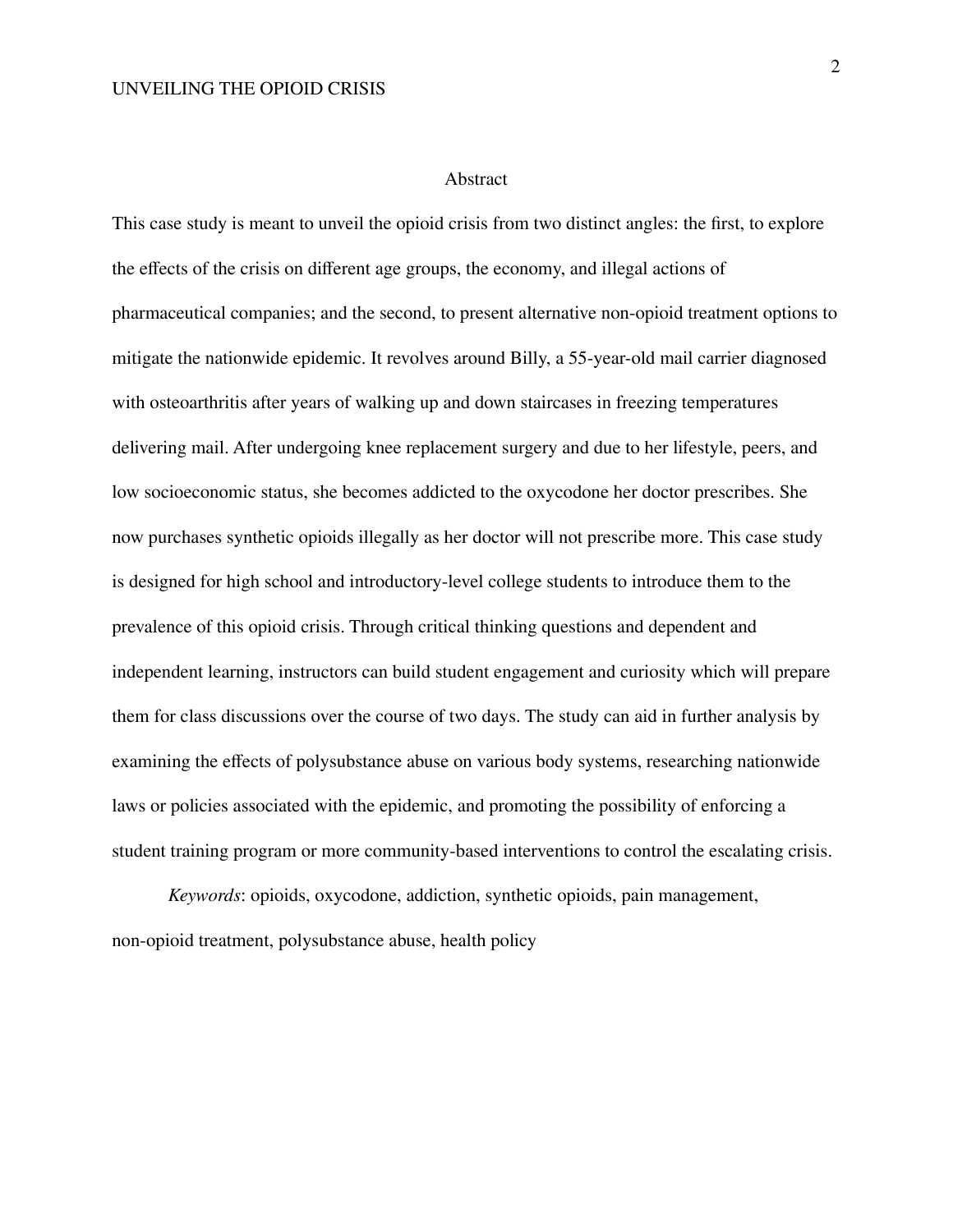#### **INTRODUCTION**

It is no secret that the world is currently experiencing one of the most significant and consequential pandemics in history—COVID 19. However, as we watch the news and stay updated on the most current information about the pandemic, we are simultaneously overlooking an enormous epidemic that is presently unfolding across our nation—the opioid crisis. Research and treatment trials are constantly running for new bacterial and viral outbreaks that hit the world, but they are not as prevalent for this opioid crisis in the United States and many other countries. According to the Centers for Disease Control and Prevention, an average of 128 people die from prescription and illicit drug overdose every day in the United States (CDC, 2020); that totals to about 47,000 deaths per year on something that can be controlled. There are many legitimate uses for opioids in regard to chronic pain relief that are generally safe when prescribed a specific dose by a medical professional. However, opioids are highly addictive to the human body and thus have caused a major crisis that not only impacts the addicted individual, but also the welfare of the economy, infants when taken by a pregnant mother, ethical issues raised from the payment of doctors by pharmaceutical companies, illicit manufacturing of synthetic opioids, and many other factors (Bonnie, Ford, & Phillips, 2017).

The economy suffers a burden of about \$78.5 billion annually, "including the costs of healthcare, lost productivity, addiction treatment, and criminal justice involvement" (NIH, 2020). Infants are affected via neonatal abstinence syndrome (NAS) which is a very serious withdrawal condition that inhibits the functions of the nervous system. Neonates who have been exposed to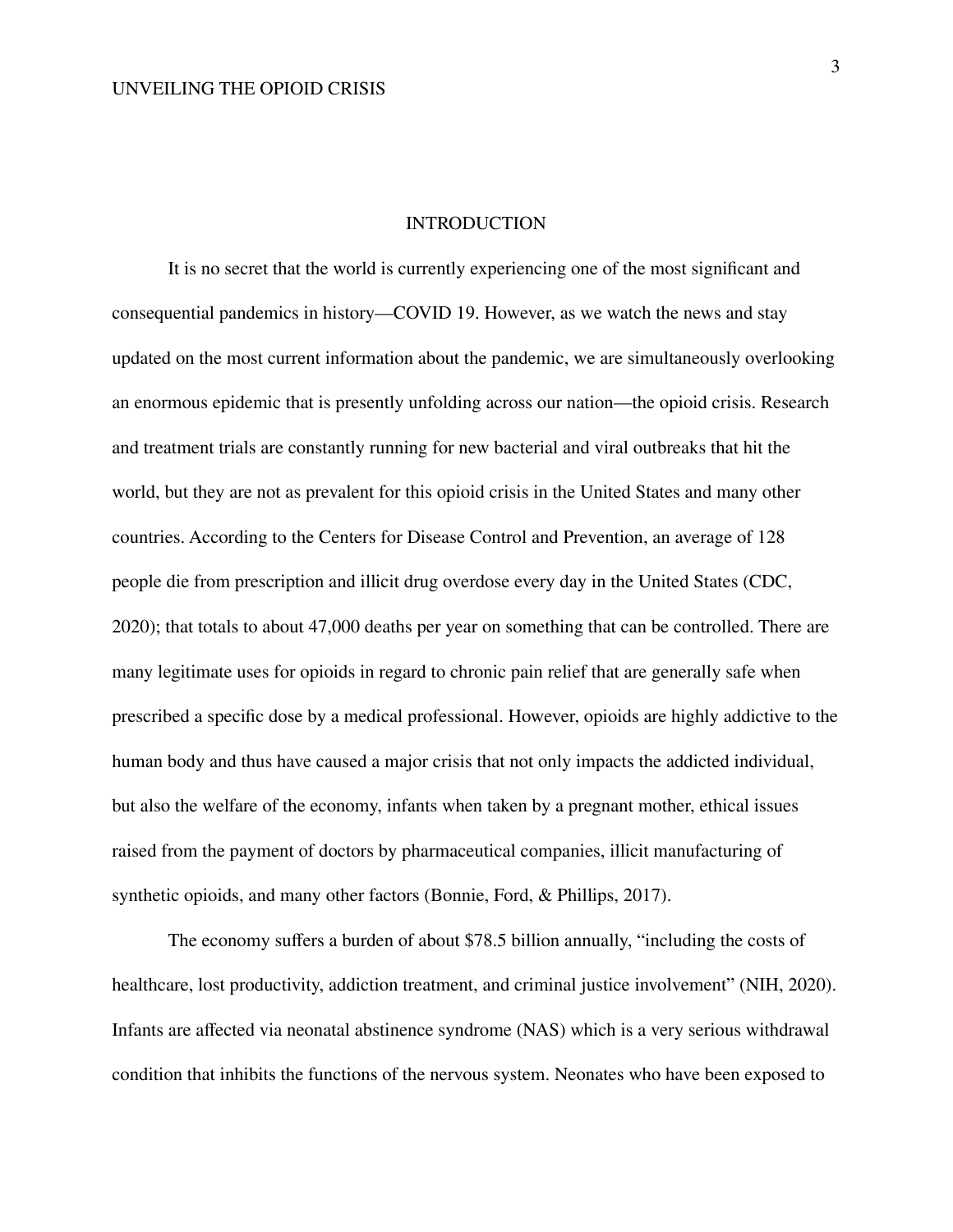opioids as they are growing in utero must be treated with more opioids after birth to slowly wean off and thereby prevent worse withdrawal symptoms (Stover & Davis, 2015). The ethical issues with pharmaceutical companies paying physicians to prescribe opioids are widespread as researchers Nguyen, Bradford, and Simon found that physicians who "received opioid-specific payments prescribed 8,784 more opioid daily doses per year" compared to their unpaid counterparts (2019). There are various direct and indirect overlying issues associated with the use of opioids.

One positive is that the United States is gradually advancing and has shown a 4% decrease in deaths from 2017 to 2018 (CDC, 2018). Many believe opioids to be the first line of therapy for chronic pain, physicians and laymen included. However, there are many alternative treatment options that are holistic and non-pharmacological, which provide a safer pain management route. These options include acupuncture, laser therapy, cognitive behavioral therapy, physical therapy, non-addictive medication, medical marijuana, herbal remedies, chiropractic treatment, dietary changes, supplements, and physical activity. The anesthesiologist may also play a large role in reducing opioid use and misuse, as Soffin, Lee, Kumar, and Wu have found (2019). Anesthesiologists are able to manage pain before, during, and after operative treatment via non-addictive drugs. Physical activity and aerobic exercise can not only improve general health conditions, but also pain management over time. This health emergency is one that requires strong individual and community-based inventions as it is a controllable epidemic unlike the widespread coronavirus or influenza.

This case study will revolve around a main character named Billie, who lives in a financially low-class neighborhood in Cape Cod, Massachusetts. She was prescribed opioids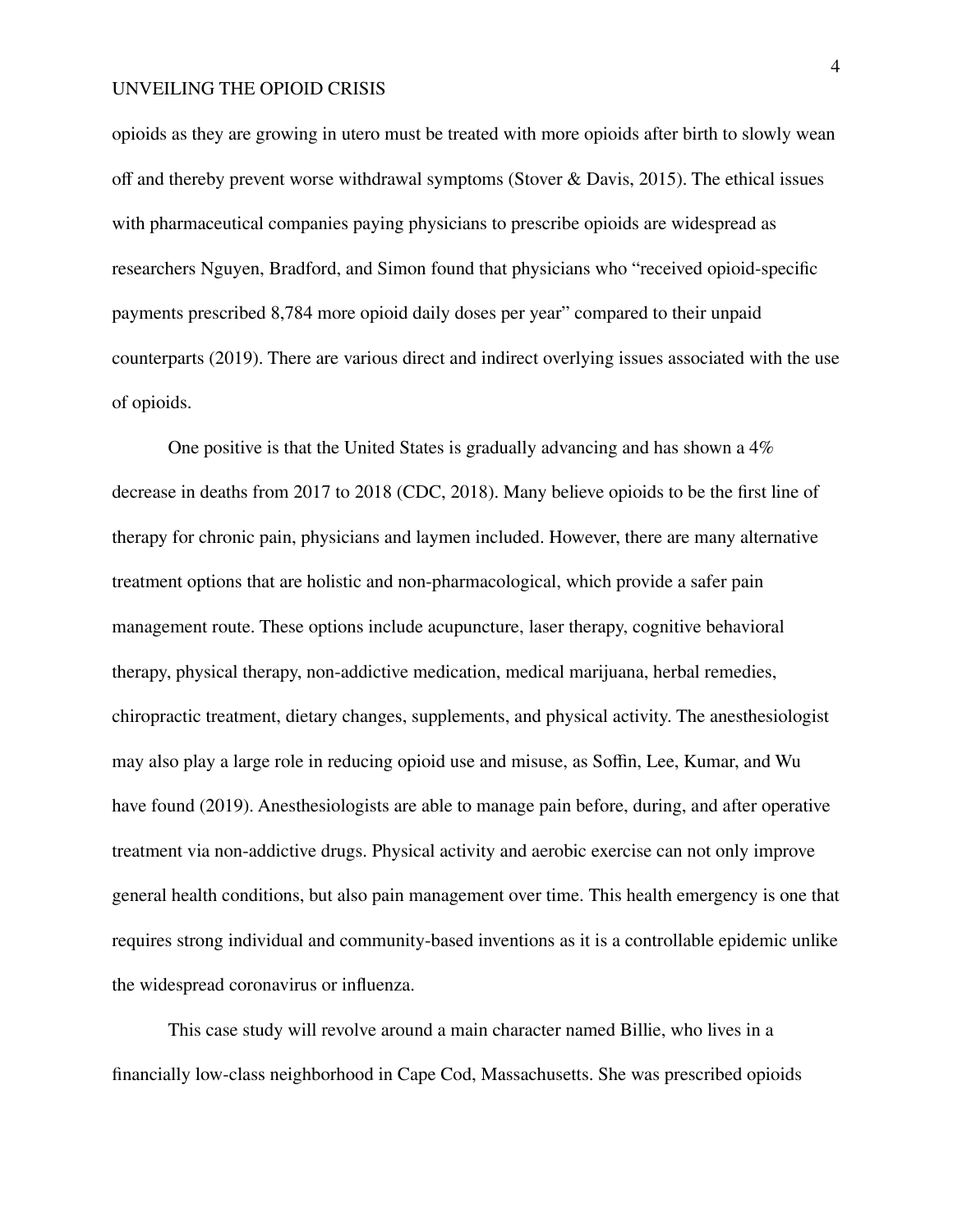post-surgery for a knee replacement as she spent her entire life walking up and down staircases to deliver mail as a United States Post Office mail carrier and was diagnosed with osteoarthritis. Due to her lifestyle and peers, she becomes addicted to the pain medication and now purchases synthetic opioids illegally as her doctor cannot and will not prescribe more. This case is designed for high school students to introduce them to the opioid crisis and to hone in on the conflicts as well as alternative treatment options for pain management. It can be used in a lower-level college class as well, but the group formation and the number of days allocated to teach this case study may vary accordingly. Students will explore the side effects of opioids on every age group from neonates to the geriatric population, on the economy, and on the ethical implications behind the payment of doctors for prescribing opioids. They will gather in groups and discuss their findings via their choice of presentation the following day. Thereafter, students will look into alternative treatment options aside from addictive opioids. These teaching objectives are taught via dependent and independent learning. Dependent learning will include a short lecture on the first day, followed by an independent homework assignment researching an assigned conflict. Day 2 will include small group discussions, as each group will be assigned one treatment option to discuss first within the group, then with the rest of the class.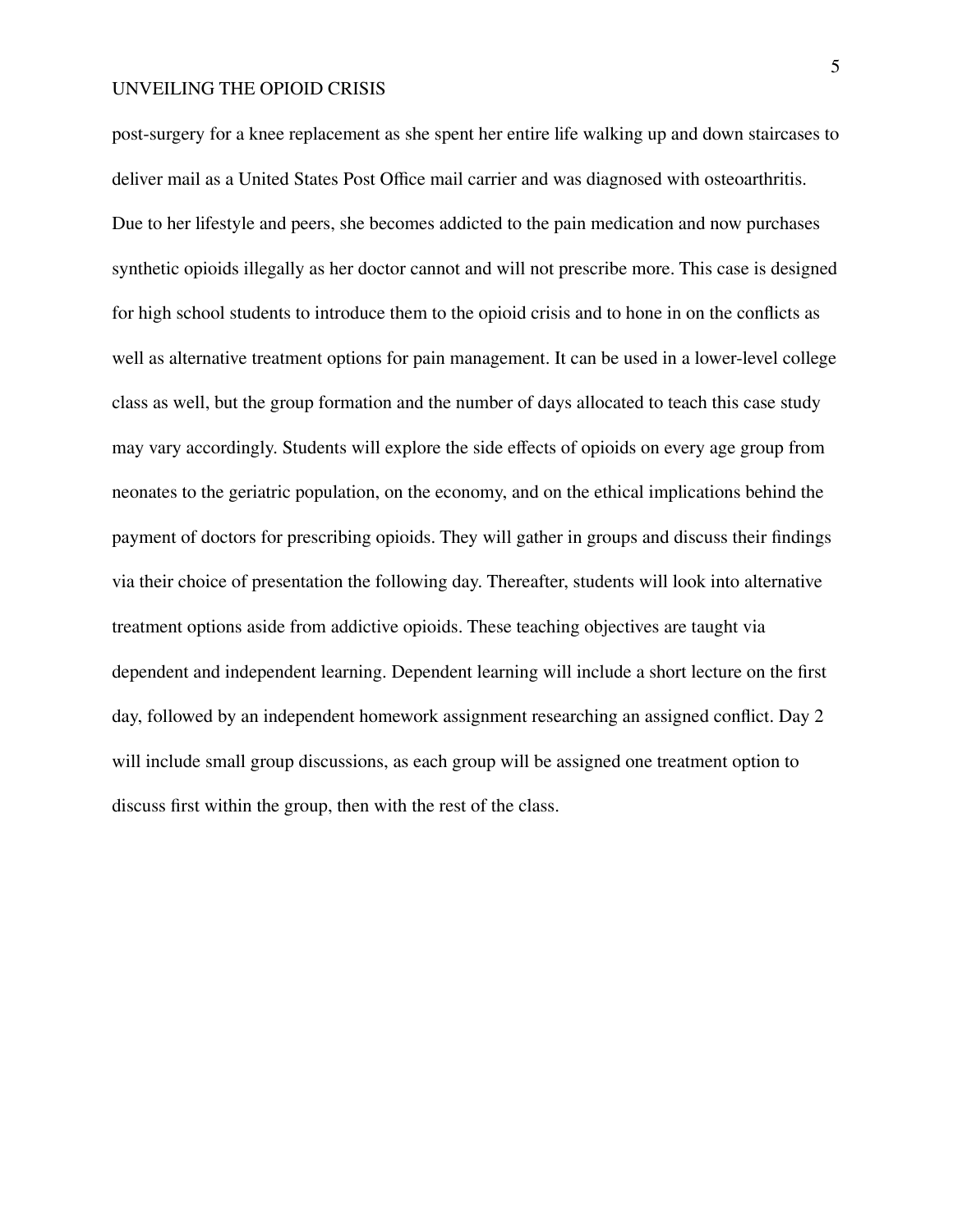#### CASE STUDY

## PART I—THE CONFLICT

## **Introduction**

Billie, a 55-year-old mother of two, is a United States Post Office employee who has been working as a mail-carrier for the last 16 years of her life. She decided she was finally done with the job, as she now dealt with constant joint pain from overexertion and repetitive motion. For 16 years, all she did was walk up and down staircases and in and out of her car. The arrival of winter and the holiday season was only going to make the situation worse. In the winter, pain receptors become more sensitive due to cold temperatures and low atmospheric pressure (Repinski, 2019). During the holiday season, the number of mail and packages always skyrockets. Billie could not stand to work this job for yet another day. She decided it was finally time to go see a doctor about her intolerable knee pain. Her doctor, Dr. Leu, diagnosed her with osteoarthritis and sent her in for knee replacement surgery. Her symptoms matched the diagnosis perfectly: joint pain, stiffness, swelling, and a crackling sound from overusing her knee joints.

## **November 15 th , 2019**

Billie woke up, freezing cold, in the hospital post-operative unit after undergoing knee-replacement surgery. She was still fully recovering from being under anesthesia. Once she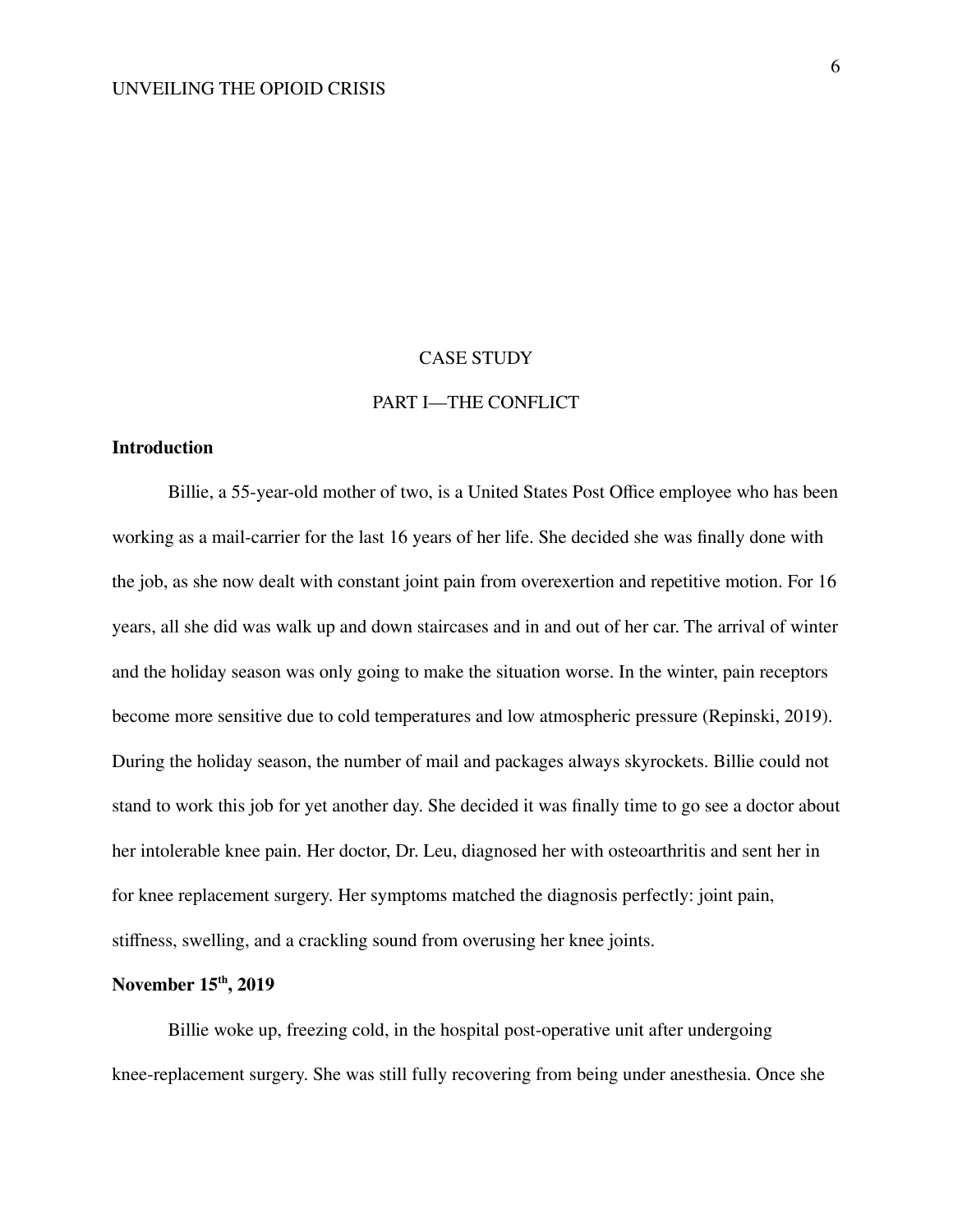did, the nurses insisted she stand up and perform a few exercises with assistance. She thought they were utterly insane as she just underwent surgery, but they explained the necessity of moving to get back her range of motion and to prevent the formation of blood clots. She spent the night at the hospital and was given the okay to go home. With the help of her daughter, Billie stopped by the pharmacy to pick up her prescription opioid, Roxicodone, to help with knee pain and a nonsteroidal anti-inflammatory drug, Advil, to decrease swelling at the surgery site.

## **November 18 th , 2019**

It has been three days post-surgery and Billie could not tolerate the knee pain. She claimed to her children that the pain spread throughout her right hip and lower extremities. Unbeknownst to them, Billie swallowed two extra pills each night for the next week to cope with the pain and let her sleep through the night. Little did she know, the Roxicodone was binding to the brain's opioid receptors and has slowly adapted to the drug. All she cared about was the instant gratification from the relief of her pain.

## **January 3 rd , 2020**

A few months passed, and Billie had officially become a victim of addiction and a victim of the national opioid crisis. How? Dr. Leu called Billie for a quick follow-up in late November. Billie requested more opioids as she ran out of her original supply, at which point Dr. Leu began to ask many questions regarding the situation. He knew what had happened. Dr. Leu referred Billie to a specialist, but Billie did not show up to any of her appointments. She knew they were going to place her in a rehabilitation center, but she could not forego the peace and happiness she knew she was recently feeling. Living alone and retired in the low socioeconomic city of Cape Cod, Massachusetts away from her older children, Billie spent a lot of her newly found spare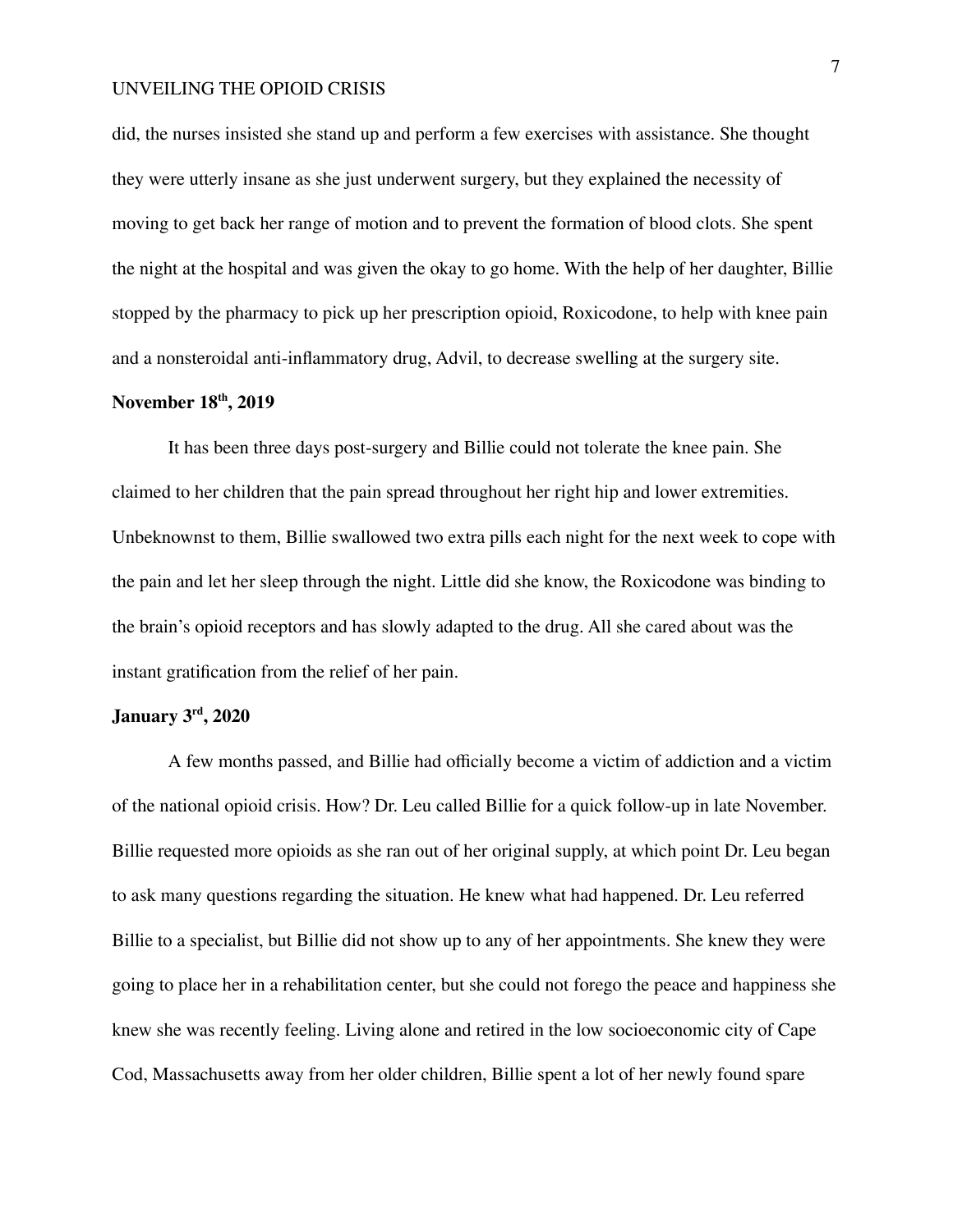time with her friends. She was living an unhealthy lifestyle in an unhealthy environment filled with people who were already addicted to drugs and alcohol. She had many indirect connections to drug dealers and knew that if Dr. Leu could not prescribe more opioids, she could get synthetic fentanyl from the city. After all, she gained a lump sum from her recent retirement bonus at USPS. Where else was she going to spend her money? She was a divorced, single mom whose kids were married and off on their own.

## **February 18 th , 2020**

Billie's daughter, Eileen, called on her mom's birthday and she automatically knew

something was wrong; Billie did not sound like her normal, giddy self.

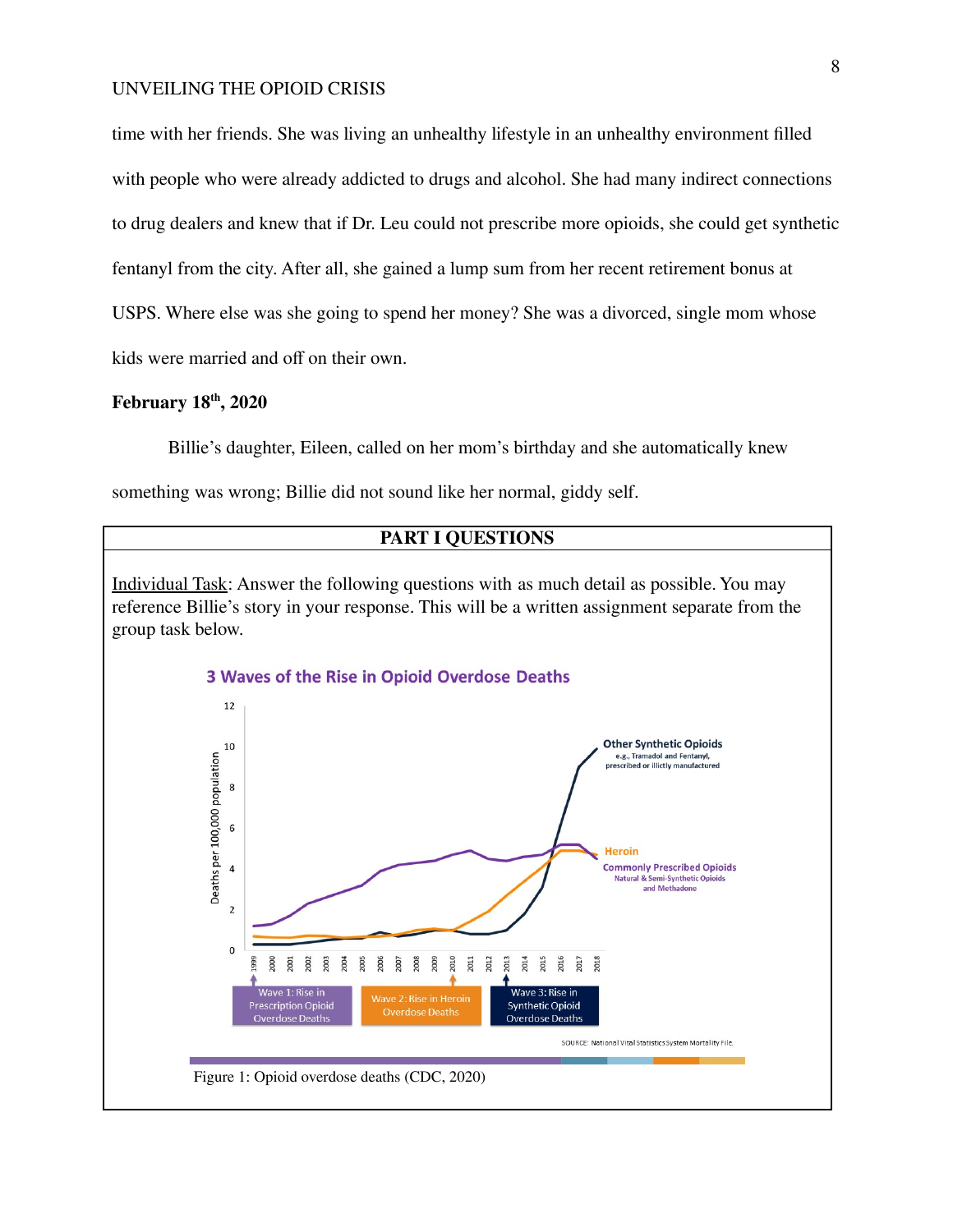- 1. Refer to the figure above. Addicted opioid users often open the door to alcohol and illegal/synthetic drugs such as heroin, cocaine, fentanyl, and psychostimulants. What are the effects of polysubstance drug use?
- 2. How do these drugs become addictive to the human body?
- 3. What precautions should a person take when prescribed an opioid? Do you think a patient's background should be checked beforehand?
- 4. Why do patients overdose on prescription opioids? Why has the rate of overdose increased in the United States?

Group Task: In your groups, you are tasked with researching the assigned conflict and its association with the opioid epidemic. You have the freedom to present your findings to the class in any form (e.g., a PowerPoint presentation, speech, role play, debate, a live mini lecture, an interactive/hands-on presentation, visuals, etc.). You also have the freedom to look into other countries other than the United States. You will be given a five-minute time slot for the presentation tomorrow and each member must participate in answering the following two questions along with interesting information/facts you may have found.

- 1. What are the effects of the opioid epidemic on your assigned conflict?
- 2. What can the local, state, or federal government do to mitigate the epidemic's effects on the conflict?

# PART II—THE RESOLUTION

Eileen had been following up with her mother post-surgery but could not tend to her needs due to her newborn son. She had hired a caretaker to visit her mother and help her with her exercises, but unbeknownst to Eileen, Billie had sent her off months ago. She had been lying to her daughter about her recovery process and addiction because she did not know she was addicted. Eileen forcefully took her mom to the specialist Dr. Leu told her about. The specialist analyzed Billie's lifestyle and provided rehabilitation information in addition to multiple non-pharmacological treatment options. Eileen forced Billie to attend the first few sessions, after which Billie realized she needed to finish the rest of it at her own will as she wanted to live to see her newborn nephew grow to be like her own children.

## **PART II QUESTIONS**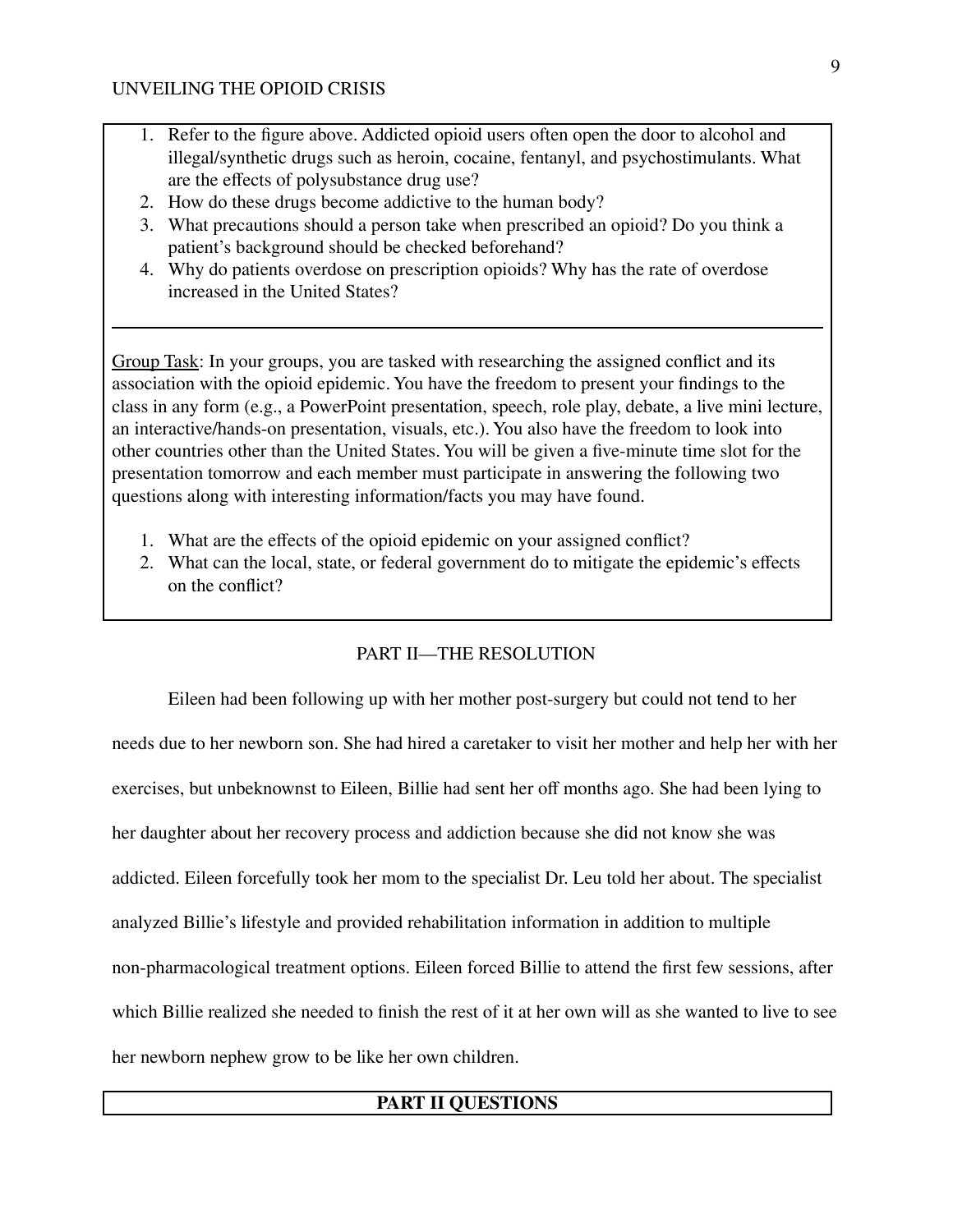Group Task: Take about seven minutes to conduct research and discuss the answers to the following questions with as much detail as possible. You may reference Billie's story in your response. The class will reconvene and partake in an open discussion for about ten minutes.

- 1. Many believe opioids to be the first line of therapy for chronic pain, physicians and laymen included. Within your group, come up with alternative treatment options and the benefits and risks associated with each option. You can look into various types of therapy, herbal treatment, non-pharmacological treatment, and/or non-addictive drugs.
- 2. What additional training can doctors receive during or after medical school to mitigate the crisis?
- 3. What can the United States learn from other countries?

## TEACHING NOTES

## **Overview**

This case is designed for high school students to introduce them to the opioid crisis and to hone into the conflicts as well as alternative treatment options for pain management. It can be used in a low-level college class as well, but the group formation and the number of days allocated to teach this case study may change accordingly. A typical high school class period is 45 minutes; therefore, the case will be taught over a period of two class periods, or two days. The teaching objectives are taught via dependent and independent learning on both days. Day 1 will include an overview of the topic taught by the teacher along with a small activity that can be used for group formation. After assigning groups a homework assignment regarding the various conflicts caused by the opioid crisis, students will regroup as a class to discuss their findings on Day 2. Once the conflicts are discussed, the teacher will provide more insight from the case study and will transition to alternative treatment options. For this part, students will rejoin their groups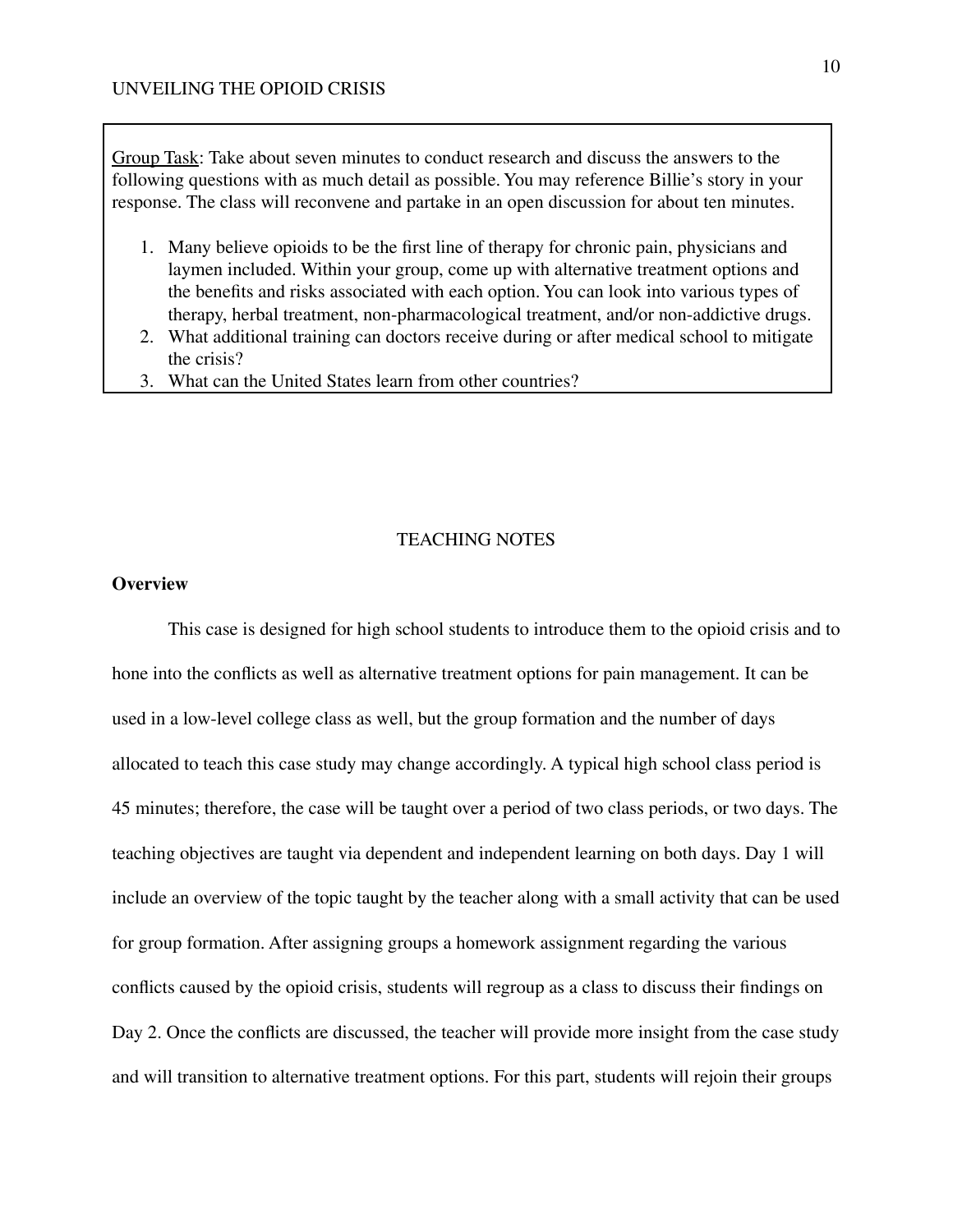and will conduct research on their own to offer non pharmacological treatment options. The difference between the group tasks on both days is that they are assigned a topic on Day 1 but have the freedom to choose their own topic(s) on Day 2 via research. Again, the class will reconvene to explain their findings. More details and alternative classroom management options are provided in the sections to follow.

#### CLASSROOM MANAGEMENT

#### **Group Formation**

Groups can be formed in three ways: random assortment, having students choose their own groups, or the teacher grouping in advance. The last option is methodically best if it is necessary to mix high-level and low-level students in each group; however, this case study topic is such that the level of intelligence will not matter as much as it does in complex group projects. Thus, this case study will have random assortment via an activity. I like to include content in my group formation activity to my advantage because it helps students activate prior knowledge before the case study begins. I have chosen 5 groups of 4 students and each group will be assigned one conflict to research for homework in its relationship with the opioid crisis (Table 1). Each of the 20 students will be given a random part of the word (yellow columns). I will say the definition out loud to the class as they will come up with the related word. They will then move themselves around to form the word (ex. I would say the definition of "withdrawal" and when the class can identify the word, the students with the papers labeled "wi", "th", "draw", and "wal" will find each other and come together to form the word). This interactive activity serves as a great, fun start to the two-day lesson, while also activating their prior knowledge.

Table 1: Group Formation Source of some definitions: (Scholastic, 2017)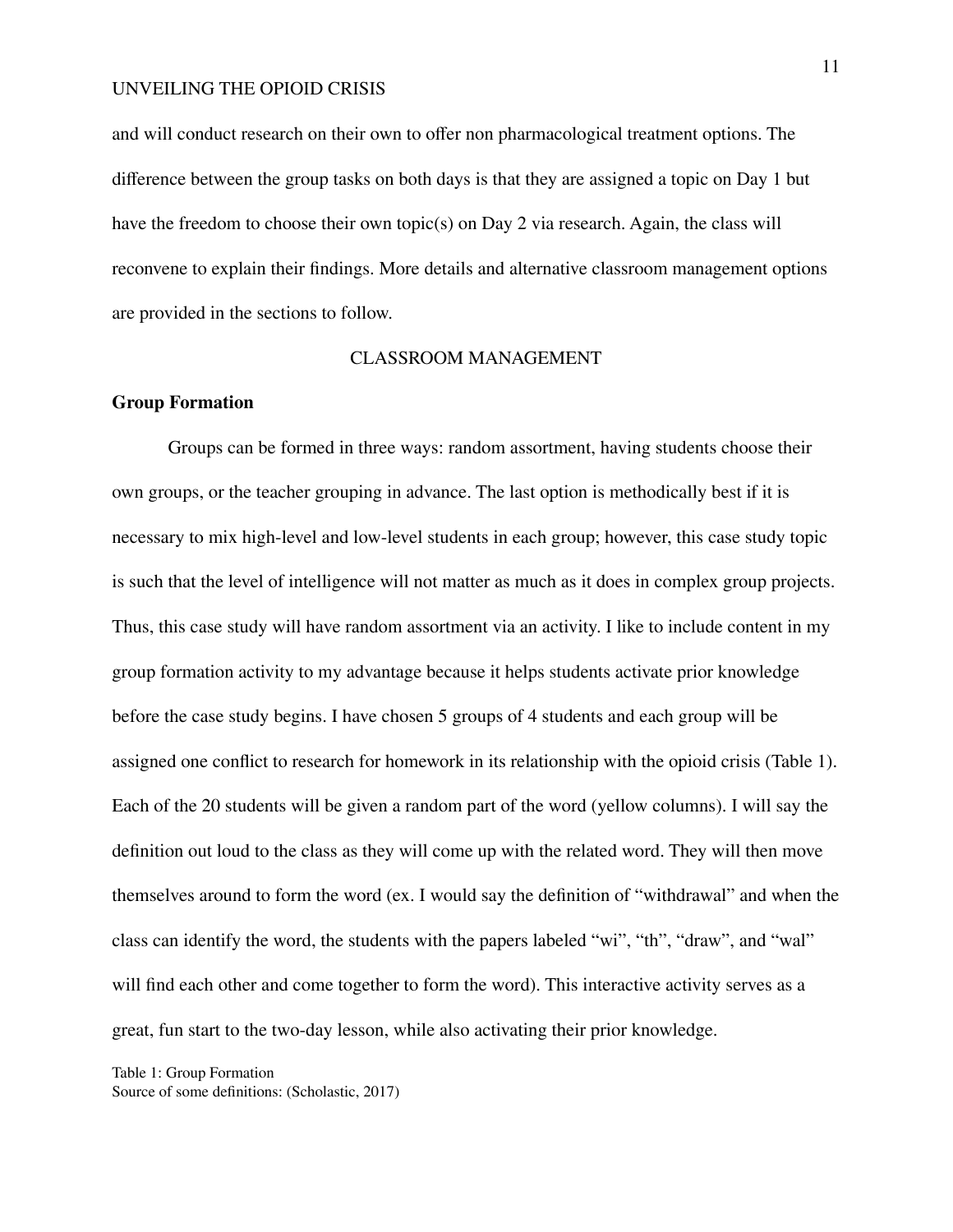| <b>Group Conflict:</b><br><b>Effects of</b><br>Opioids on | Word       | <b>Definition</b>                                                                                                                                                       | <b>4 Member Split</b> |     |               |     |
|-----------------------------------------------------------|------------|-------------------------------------------------------------------------------------------------------------------------------------------------------------------------|-----------------------|-----|---------------|-----|
| economy                                                   | opioid     | one of a group of drugs that<br>produce relaxation, pleasure, and<br>pain relief. Opioids can be<br>addictive and potentially deadly<br>due to overdoses.               | $\mathbf{o}$          | pi  | <sub>oi</sub> | d   |
| infants/<br>neonates                                      | withdrawal | a syndrome associated with the<br>discontinuance of an addictive<br>drug resulting in painful physical<br>and psychological symptoms                                    | wi                    | th  | dra           | wal |
| teenagers                                                 | fentanyl   | an opioid drug made in<br>laboratories that is much stronger<br>(50 to 100 times) than other legal<br>opioids. It is prescribed only to<br>treat very severe pain.      | fe                    | nt  | an            | yl  |
| elderly                                                   | oxycodone  | an opioid drug that is used as a<br>painkiller and prescribed by<br>doctors for severe pain. It is most<br>commonly prescribed for patients<br>recovering from surgery. | <b>OX</b>             | yco | do            | ne  |
| ethics behind the<br>payment of<br>doctors                | epidemic   | an increase in the number of<br>people affected by a disease or<br>condition far above what is<br>normally expected in a population                                     | ep                    | id  | em            | ic  |

## **Day 1**

The teacher will spend most of the period introducing the class to the opioid crisis and case study with the aid of various critical thinking questions. The case study will be given out in parts as the teacher uncovers the story piece-by-piece while asking questions related to the part. Doing so will build student engagement and curiosity and prepare them for the discussions to follow on Day 2. The class will form into groups via the activity aforementioned and the homework assignment will be explained.

#### **Homework Assignment**

Students will be assigned homework to serve as independent learning after the teacher introduces the opioid crisis to the class. Each group will be assigned one of the five conflicts and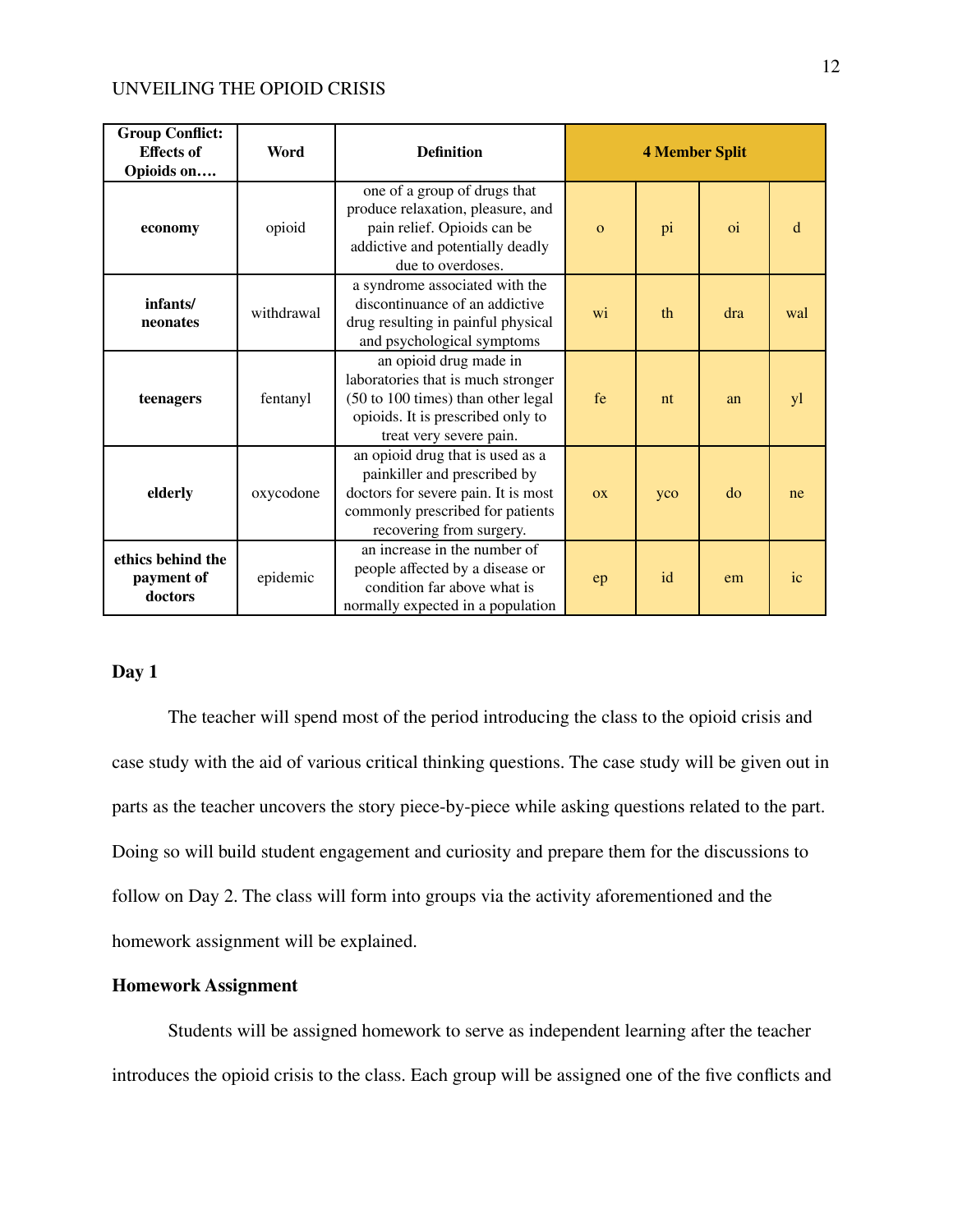tasked with finding the relationship/impact of the conflict with the opioid crisis. For example, group 1 is assigned the economy, so students will conduct research to discuss how opioids have impacted the United States economy. They are given the freedom to go in depth by discussing the impact on other countries in addition to the U.S. Students are also given the freedom to present their findings to the class in any form: a PowerPoint presentation, a speech, a live mini lecture, a visual, etc. Each group will be given 5 minutes to present on Day 2, totaling 25 minutes of student-driven presentations.

## **Day 2**

Once the presentations are done, the teacher will guide the class into the second major topic of the case study: alternative treatment options. This time, the groups will be given the freedom to perform research and choose their own set of options. The teacher may provide general categories such as "types of therapy", "herbal", "non-addictive drugs", etc. if he or she wants the students to come up with specific treatment options. The groups will have about seven minutes to meet, then will reconvene again as a class for an open discussion lasting about ten minutes. The teacher will provide closure of the entire topic in the remaining three minutes of class time (more time can be allocated, if needed, by altering discussion/presentation times).

## **Extension**

If an extension/follow-up activity is wanted or needed, the teacher can lead the class into a few different directions. He or she can have students complete another homework assignment, a research project, a bulletin board visual, a debate, or any other form of formative or summative assessment on any of the following topics:

Delve into specific opioids and their uses/effects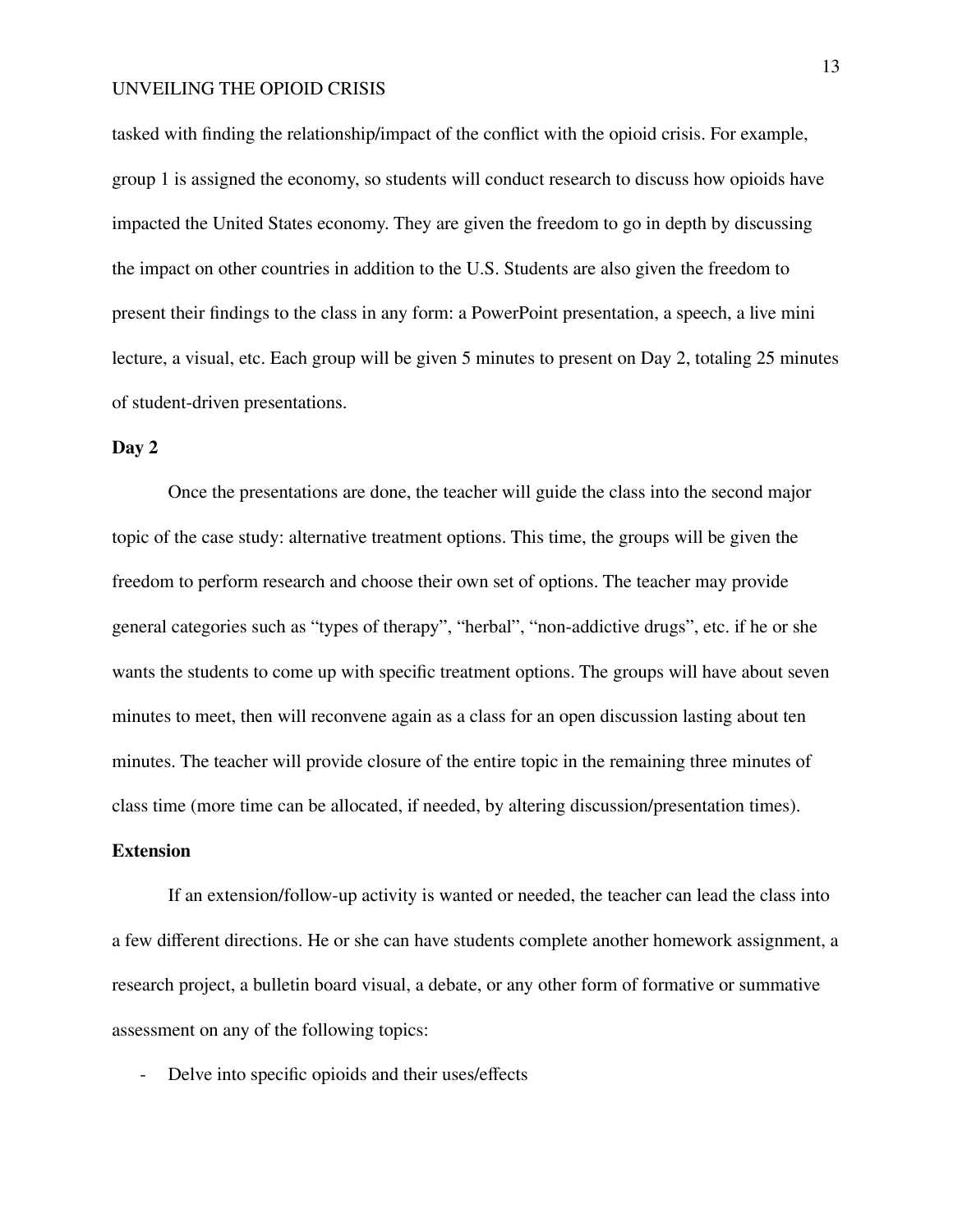- Find organizations/centers/support groups that aid with addiction
- Research laws or policies associated with opioids
- Discuss ways to control or eliminate the existing epidemic
- Explain the impact of opioids when taken with other prescribed medications
- Justify the process of how drugs become addictive to the brain/body

## BLOCKS OF ANALYSIS

The overlying issues associated with the national opioid crisis are vast but the five overarching conflicts that will be discussed in the case study are discussed in detail below. Other information is acceptable, as long as students are able to provide proper evidence and reasoning.

| Group             |                                                                            |  |  |  |
|-------------------|----------------------------------------------------------------------------|--|--|--|
| <b>Conflict:</b>  |                                                                            |  |  |  |
| <b>Effects of</b> | <b>Research</b>                                                            |  |  |  |
| <b>Opioids</b>    |                                                                            |  |  |  |
| on                |                                                                            |  |  |  |
| economy           | Although the original intent of manufacturing and prescribing opioids was  |  |  |  |
|                   | righteous, the result influenced by society has burdened not only addicted |  |  |  |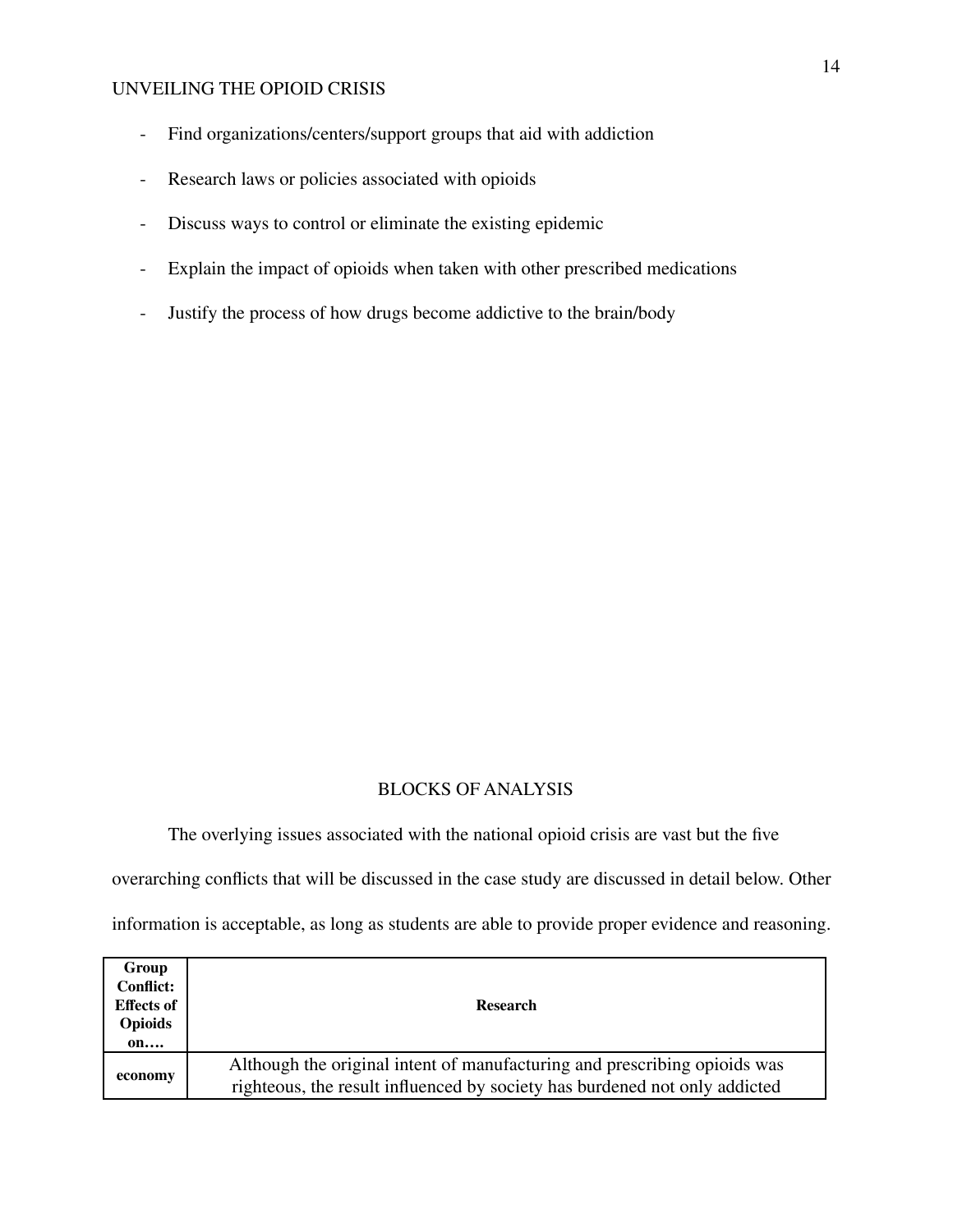|                       | individuals, but also the economy. The United States economy suffers a burden of      |
|-----------------------|---------------------------------------------------------------------------------------|
|                       | about \$78.5 billion annually "including the costs of healthcare, lost productivity,  |
|                       | addiction treatment, and criminal justice involvement" (NIH, 2020). Many of these     |
|                       | costs come from the direct impact of overdose death, while other causes include       |
|                       | the loss of jobs and decrease in gross domestic product. The number also takes        |
|                       | into account the criminal justice budget used by police departments and               |
|                       | correctional facilities (Birnbaum et al., 2011). Reform policies are becoming more    |
|                       | prevalent for restrictions within medical use; yet illicit manufacturing of drugs has |
|                       | increased with more public demand (Hagemeier, 2018).                                  |
|                       | Traumatic effects of opioids are most commonly and directly associated with just      |
|                       | the addicted individual, yet these drugs can also have indirect effects on fetuses.   |
|                       | Infants are affected via neonatal abstinence syndrome (NAS) which is a very           |
|                       | serious withdrawal condition that inhibits the functions of the nervous system.       |
| infants/              | Neonates who have been exposed to opioids in utero must be treated with more          |
| neonates              | opioids after birth to gradually wean off and thereby prevent worse withdrawal        |
|                       | symptoms. NAS involves many obstetrical complications other than death such as        |
|                       | underdevelopment, premature birth, neurological defects, diseases, placental          |
|                       | abruption—most of which prevail throughout adulthood (Stover & Davis, 2015).          |
|                       | Adolescents are a highly vulnerable group due to peer pressure and wanting to         |
|                       | conform to societal norms as they are still developing an individual personality.     |
|                       | This section of the case study is open to interpretation. The group can discuss the   |
|                       | direct effects of opioids on teenage health such as drowsiness, nausea, vomiting,     |
| teenagers             | muscle pain, insomnia, infections, diseases, addition, etc. or expand their search    |
|                       | and look into how opioid addiction can impact the future of adolescents. The latter   |
|                       | option can include long-term effects such as attaining low levels of education and    |
|                       | subsequently having no career path, breaking family ties, spending money on other     |
|                       | drugs at the risk of losing personal assets, etc.                                     |
|                       | The geriatric population, most of whom are already immunocompromised, can             |
|                       | experience side effects with constant opioid use. A group of researchers              |
|                       | completed a study with patients greater than 60 years of age who were                 |
|                       | prescribed more than three opioid prescriptions within a span of three months.        |
| elderly               | Data revealed that geriatric patients on opioids were at higher risk of fractures     |
|                       | compared to those not on opioids (Saunders et al., 2010). The disparity further       |
|                       | increases with higher doses of painkillers, up to double the risk of hip and pelvis   |
|                       | fractures. Neurological effects such as dizziness and sedation can cause an           |
|                       | increase in the number and severity of falls as well.                                 |
|                       | Ethical issues associated with pharmaceutical companies paying physicians to          |
| ethics                | prescribe opioids are widespread. Researchers Nguyen, Bradford, and Simon             |
| behind                | found that physicians who "received opioid-specific payments prescribed 8,784         |
| the                   | more opioid daily doses per year" compared to their unpaid counterparts (2019).       |
| payment<br>of doctors | As with any company, business owners do everything in their power to be the most      |
|                       | successful and wealthiest in their field. Pharmaceutical companies have very          |
|                       | strategically found ways to promote their opioids by paying physicians more for       |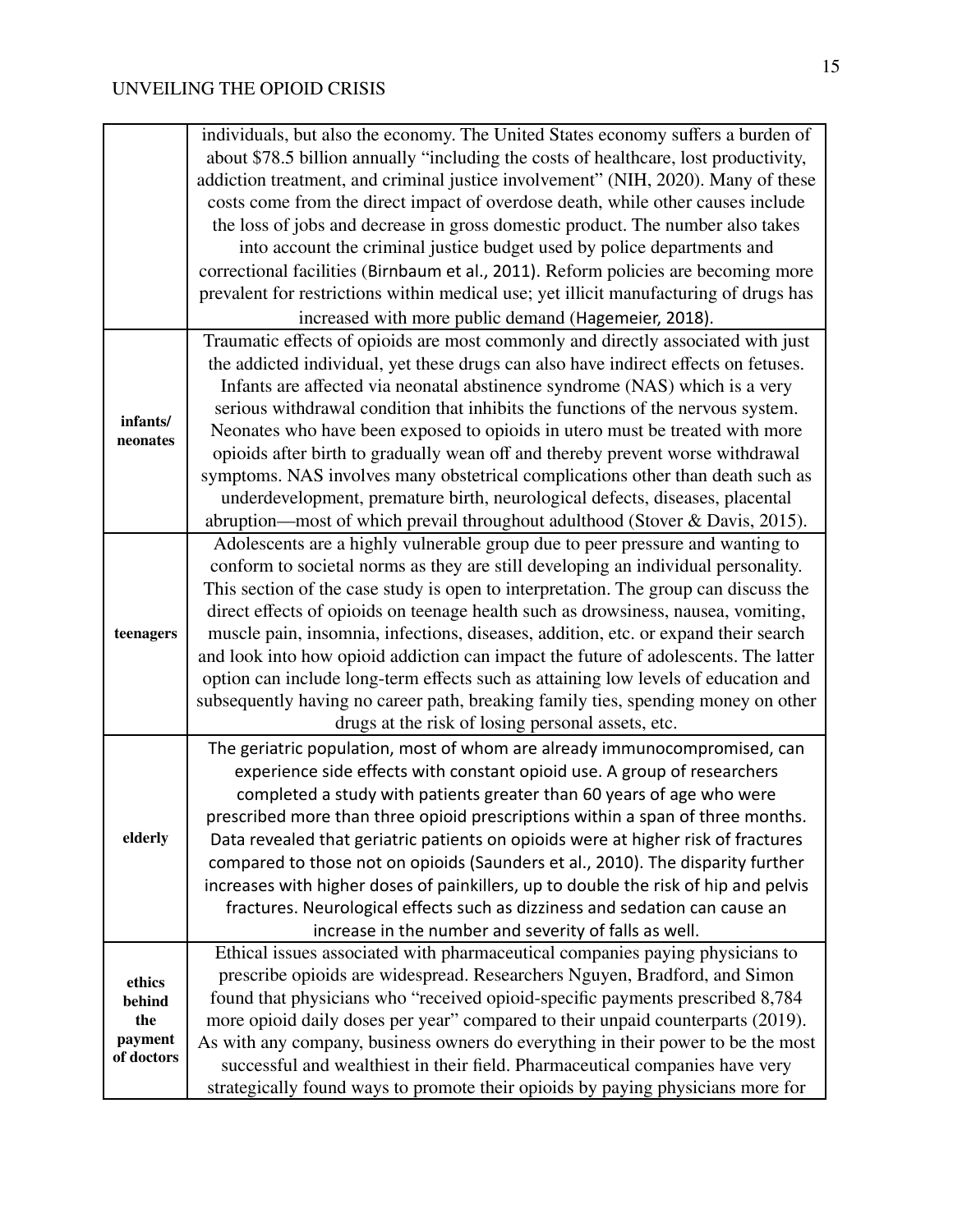| every prescription written. Although the action is legal, it is not ethical especially |
|----------------------------------------------------------------------------------------|
| today knowing that there is a national opioid crisis largely caused by physicians.     |

ANSWER KEY

# **PART I QUESTIONS**

Individual Task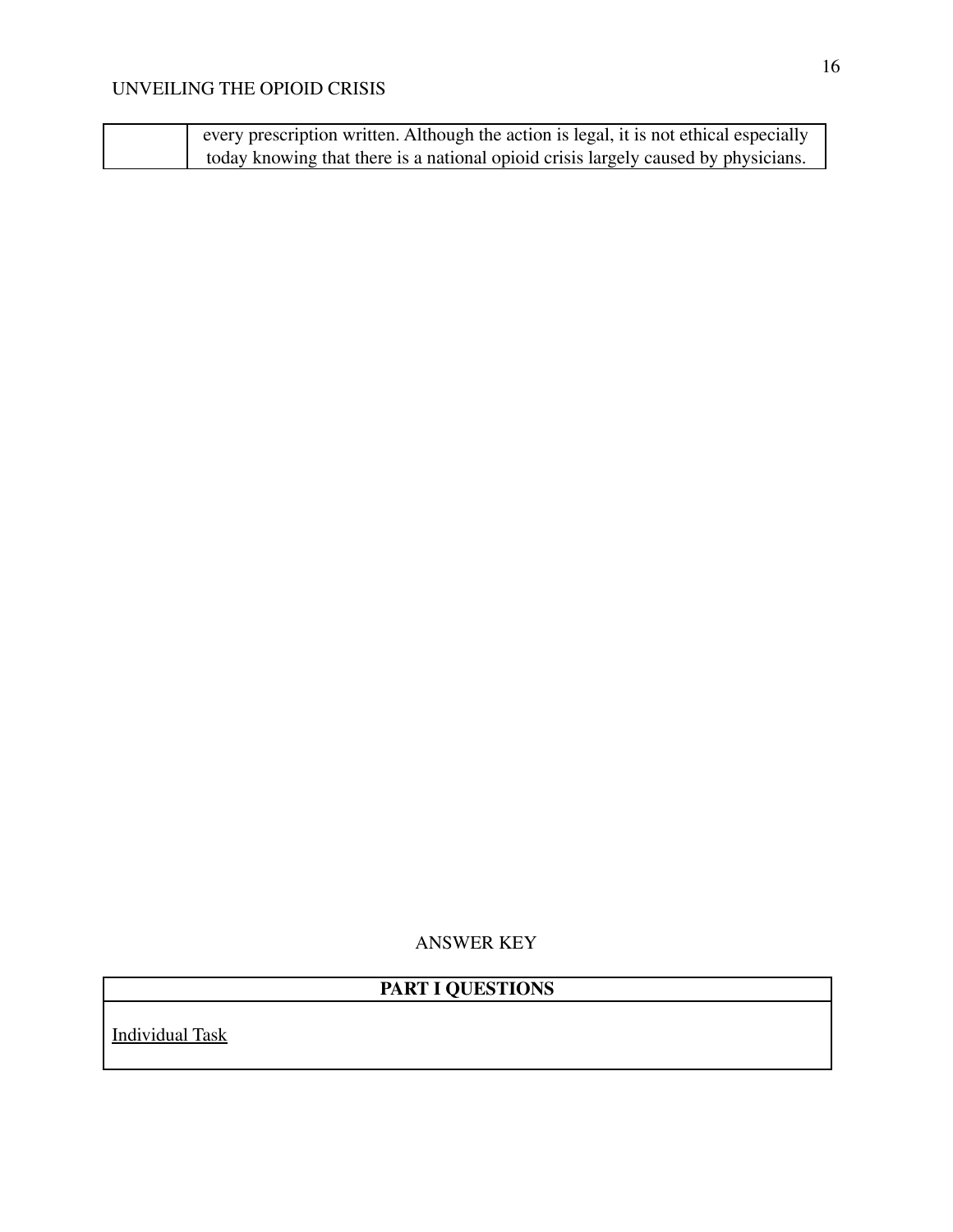

1. Refer to the figure above. Addicted opioid users often open the door to alcohol and illegal/synthetic drugs such as heroin, cocaine, fentanyl, and psychostimulants. What are the effects of polysubstance drug use?

- o Polysubstance drug use can be very dangerous to the human body as it increases the rate of overdose from one or another drug. Addictive drugs, like any medication, can have irreversible and unexpected side effects when interacted with another. The rate of viral and bacterial growth also increases substantially through the various methods of intake such as injecting, ingesting, smoking, snorting, etc. (CDC, 2020).
- 2. How do these drugs become addictive to the human body?
	- o Drugs have an innate power to signal the body to release dopamine, a neurotransmitter and chemical messenger that plays a role in how individuals feel. The human brain has a "reward center" made up of the ventral tegmental area, nucleus accumbens, and substantia nigra where once earned pleasurable sensations make the brain and body crave more (Butler Center for Research, 2015). Pleasurable sensations can include the body's fulfillment of necessary things like eating food or spending time with friends, but also from artificial substances like synthetic drugs. Basic psychology is the answer here—positive reinforcement only encourages repeats in behavior. When the individual continues to take drugs, however, the body develops a tolerance and will not produce the same pleasurable sensations from dopamine until more drugs are taken.
- 3. What precautions should a person take when prescribed an opioid? Do you think a patient's background should be checked beforehand?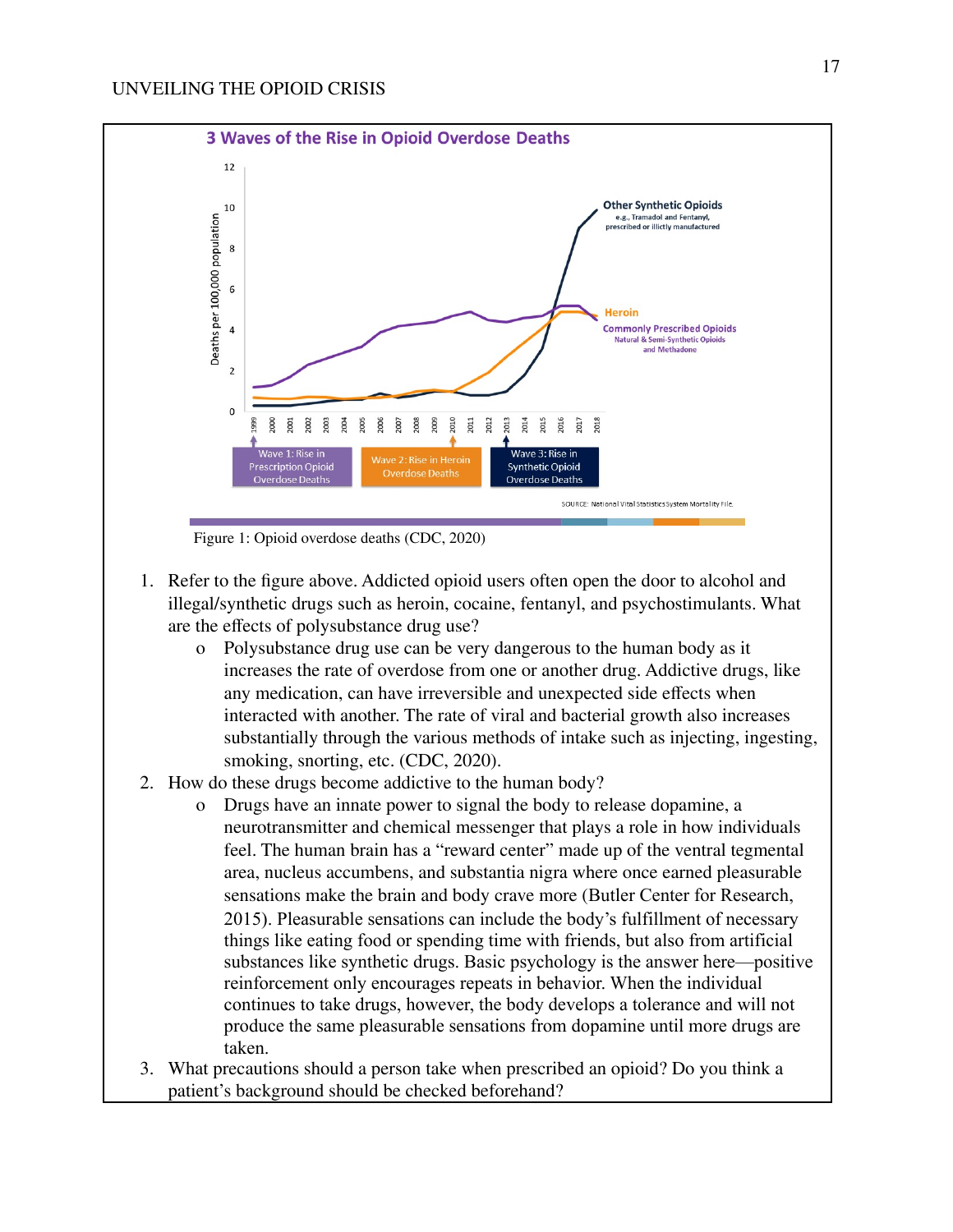- o Patients should precisely follow the intake directions of any medication. They should be aware of any potential side effects and try as quickly as possible to eliminate the need for opioids by searching for non-addictive treatments. One should never use another patient's prescription, as dosage varies per person.
- o The answer to the second question varies.
- 4. Why do patients overdose on prescription opioids? Why has the rate of overdose increased in the United States?
	- o Patients can be highly influenced by their social environment, as Billie was in the case study. Genes, ethnicity, age, gender, and neurological disorders may account for the rate of addition as well (NIH, 2020).
	- o The rate of overdose has increased greatly in the United States due to the rapid increase of synthetic drug manufacturing and peer pressure. Many other answers are valid here.

# Group Task

- 3. What are the effects of the opioid epidemic on your assigned conflict?
	- o Answers vary. Refer to the "Blocks of Analysis" section for details on each of the five conflicts.
- 4. What can the local, state, or federal government do to mitigate the epidemic's effects on the conflict?
	- o Answers are multifarious and depend on the group's assigned conflict. Groups can research existing drug-related policies in addition to coming up with their own ideas. Pharmacists can be on the lookout for prescription frauds, scientists can develop safer medicines, physicians can follow up with patients constantly, the national government can create specific hotlines, etc.

## **PART II QUESTIONS**

Group Task: Take about seven minutes to conduct research and discuss the answers to the following questions with as much detail as possible. You may reference Billie's story in your response. The class will then reconvene and partake in an open discussion of the three questions for about ten minutes.

- 1. Many believe opioids to be the first line of therapy for chronic pain, physicians and laymen included. Within your group, come up with alternative treatment options and the benefits and risks associated with each option. You can look into various types of therapy, herbal treatment, non-pharmacological treatment, and/or non-addictive drugs.
	- o Answers vary, as long as each group is able to back up their response with evidence. Possible responses are physical therapy for pain, laser therapy, cognitive behavioral therapy, acupuncture, chiropractic treatment, herbal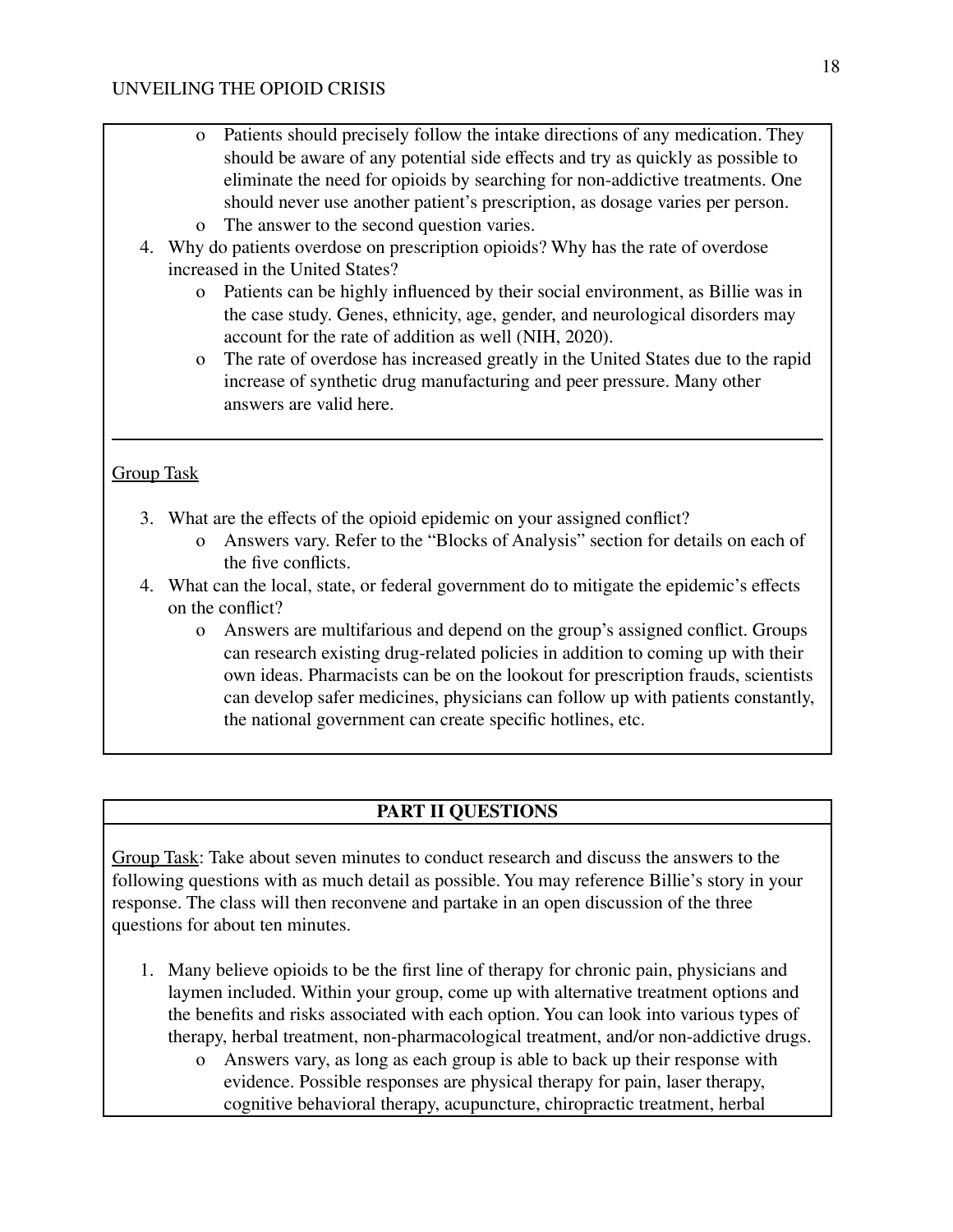remedies, dietary changes, supplements, exercise, non-addictive medication, medical marijuana (Hill, 2015), holistic treatments such as reiki healing, etc.

- 2. What additional training can doctors receive during or after medical school to mitigate the crisis?
	- o Doctors can be trained to always be on the lookout for potential threats related to the patient's background. If so, he or she should consider another form of pain-relieving treatment. Anesthesiologists can strategically reduce the quantity of addictive medication used in the perioperative period (Soffin et al., 2019).
- 3. What can the United States learn from other countries?
	- o Many countries can be used as an example, as long as sufficient evidence is provided. Example: European countries such as France and Switzerland developed drug consumption/heroin-assisted treatment facilities. Although unorthodox, it has helped the population take drugs safely, yet without the added risks of overdose, death, and infection/disease transmission (North Carolina Health News, 2019).

#### **References**

Birnbaum, H. G., PhD, White, A. G., PhD, Schiller, M., BA, Waldman, T., BA, Cleveland, J. M.,

MS, & Roland, C. L., PharmD. (2011). Societal Costs of Prescription Opioid Abuse,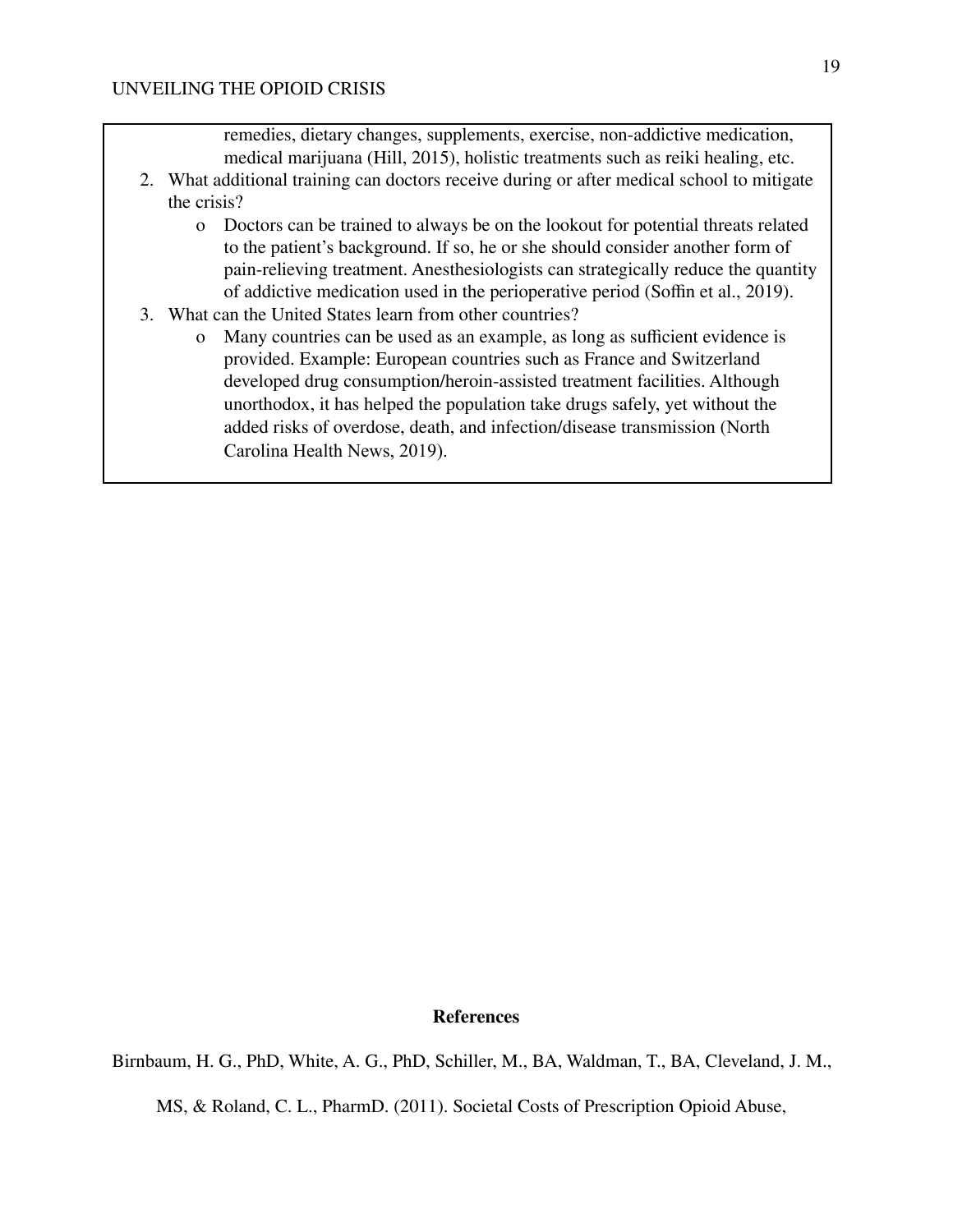Dependence, and Misuse in the United States. *Pain Medicine*, 12, 657-667. Retrieved November 15, 2020, from

[https://www.asam.org/docs/advocacy/societal-costs-of-prescription-opioid-abuse-dependen](https://www.asam.org/docs/advocacy/societal-costs-of-prescription-opioid-abuse-dependence-and-misuse-in-the-united-states.pdf) [ce-and-misuse-in-the-united-states.pdf](https://www.asam.org/docs/advocacy/societal-costs-of-prescription-opioid-abuse-dependence-and-misuse-in-the-united-states.pdf)

- Bonnie, R. J., Ford, M. A., & Phillips, J. (2017). *Pain management and the opioid epidemic: Balancing societal and individual benefits and risks of prescription opioid use*. Washington, DC, MD: The National Academies Press.
- Butler Center for Research. (2015, September 1). Drug Abuse, Dopamine & the Brain's Reward System. Retrieved November 23, 2020, from

[https://www.hazeldenbettyford.org/education/bcr/addiction-research/drug-abuse-brain](https://www.hazeldenbettyford.org/education/bcr/addiction-research/drug-abuse-brain-ru-915)[ru-915](https://www.hazeldenbettyford.org/education/bcr/addiction-research/drug-abuse-brain-ru-915)

- CDC. (2020, March 19). Heroin. Retrieved November 23, 2020, from <https://www.cdc.gov/drugoverdose/opioids/heroin.html>
- CDC. (2020, March 19). Understanding the Epidemic. Retrieved October 11, 2020, from <https://www.cdc.gov/drugoverdose/epidemic/index.html>
- Hagemeier, N. E., PharmD, PhD. (2018, May 11). Introduction to the Opioid Epidemic: The Economic Burden on the Healthcare System and Impact on Quality of Life. Retrieved November 16, 2020, from [https://www.ajmc.com/view/intro-opioid-epidemic-economic-burden-on-healthcare-system](https://www.ajmc.com/view/intro-opioid-epidemic-economic-burden-on-healthcare-system-impact-quality-of-life) [-impact-quality-of-life](https://www.ajmc.com/view/intro-opioid-epidemic-economic-burden-on-healthcare-system-impact-quality-of-life)
- Hill, K. P. (2015). Medical marijuana for treatment of chronic pain and other medical and psychiatric problems: a clinical review. *Jama*, *313*(24), 2474-2483. Retrieved December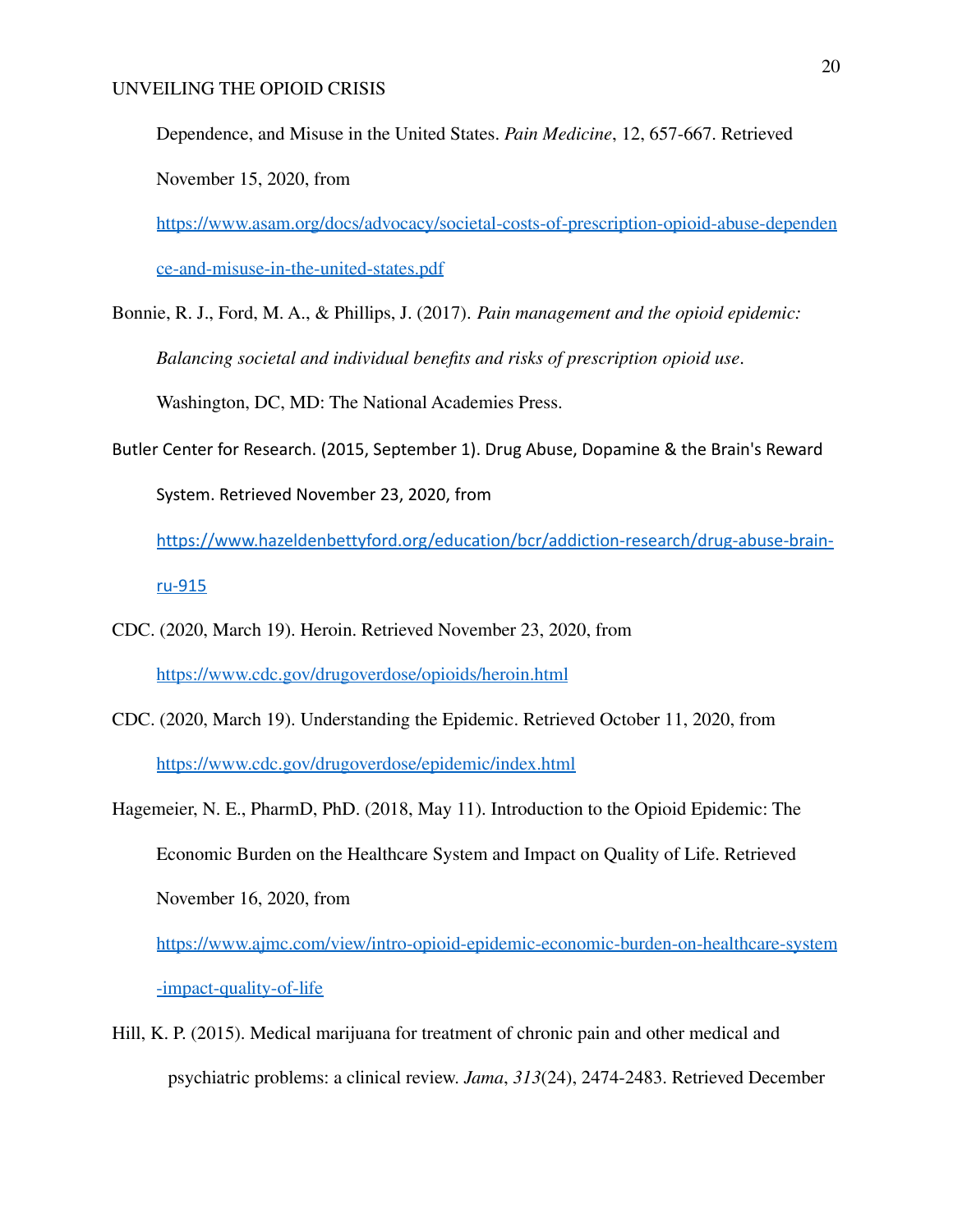13, 2020, from

[https://jamanetwork.com/journals/jama/article-abstract/2338266?casa\\_token=G2FHhSdJ](https://jamanetwork.com/journals/jama/article-abstract/2338266?casa_token=G2FHhSdJnj0AAAAA:m7ZGXmFmCw23WqX11lKwtn2NSQSqpDIlDU6S3ufNieuqVw-E0WU-PXf0TLFk_J79JG3ALWppr0I) [nj0AAAAA:m7ZGXmFmCw23WqX11lKwtn2NSQSqpDIlDU6S3ufNieuqVw-E0WU-P](https://jamanetwork.com/journals/jama/article-abstract/2338266?casa_token=G2FHhSdJnj0AAAAA:m7ZGXmFmCw23WqX11lKwtn2NSQSqpDIlDU6S3ufNieuqVw-E0WU-PXf0TLFk_J79JG3ALWppr0I) [Xf0TLFk\\_J79JG3ALWppr0I](https://jamanetwork.com/journals/jama/article-abstract/2338266?casa_token=G2FHhSdJnj0AAAAA:m7ZGXmFmCw23WqX11lKwtn2NSQSqpDIlDU6S3ufNieuqVw-E0WU-PXf0TLFk_J79JG3ALWppr0I)

National Institute on Drug Abuse. (2020, June 10). Opioid Overdose Crisis. Retrieved October

11, 2020, from <https://www.drugabuse.gov/drug-topics/opioids/opioid-overdose-crisis>

National Institute on Drug Abuse. (2020, June 19). Understanding Drug Use and Addiction

DrugFacts. Retrieved November 23, 2020, from

<https://www.drugabuse.gov/publications/drugfacts/understanding-drug-use-addiction>

North Carolina Health News. (2019, June 19). Lessons from Abroad: How Europeans have

tackled opioid addiction and what the U.S. could learn from them. Retrieved November

23, 2020, from

[https://www.northcarolinahealthnews.org/lessons-from-abroad-how-europeans-have-tac](https://www.northcarolinahealthnews.org/lessons-from-abroad-how-europeans-have-tackled-opioid-addiction-and-what-the-u-s-could-learn-from-them/)

[kled-opioid-addiction-and-what-the-u-s-could-learn-from-them/](https://www.northcarolinahealthnews.org/lessons-from-abroad-how-europeans-have-tackled-opioid-addiction-and-what-the-u-s-could-learn-from-them/)

NHS. (2019, August 19). Overview: Osteoarthritis. Retrieved November 09, 2020, from <https://www.nhs.uk/conditions/osteoarthritis/>

Nguyen, T., Bradford, W., & Simon, K. (2019, January 22). Pharmaceutical payments to physicians may increase prescribing for opioids. Retrieved October 11, 2020, from [https://onlinelibrary.wiley.com/doi/full/10.1111/add.14509?casa\\_token=PAGJ-eiSeWUAA](https://onlinelibrary.wiley.com/doi/full/10.1111/add.14509?casa_token=PAGJ-eiSeWUAAAAA%3A4dAGTAke-) [AAA%3A4dAGTAke-](https://onlinelibrary.wiley.com/doi/full/10.1111/add.14509?casa_token=PAGJ-eiSeWUAAAAA%3A4dAGTAke-)